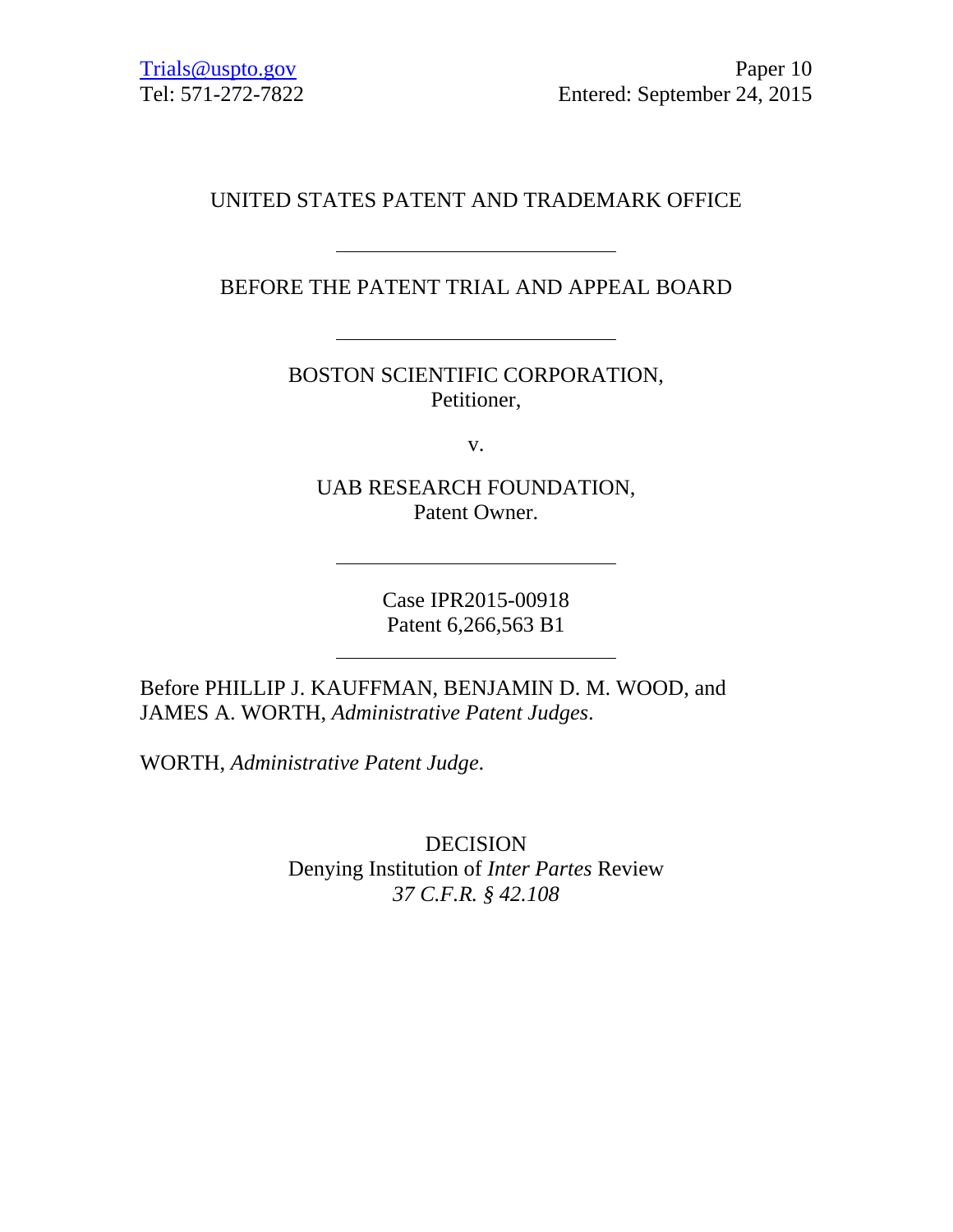#### I. INTRODUCTION

Petitioner, Boston Scientific Corporation ("Boston Scientific"), filed a Petition (Paper 1, "Pet.") requesting *inter partes* review of claims 1–20 of U.S. Patent No. 6,266,563 B1 ("the '563 patent," Ex. 1001). Patent Owner, UAB Research Foundation ("UAB"), filed a Preliminary Response (Paper 9, "Prelim. Resp."). We have jurisdiction under 35 U.S.C. § 314.

To institute an *inter partes* review, we must determine that the argument and evidence presented in the Petition shows "a reasonable likelihood that the petitioner would prevail with respect to at least 1 of the claims challenged in the petition." 35 U.S.C. § 314(a). For the reasons set forth below, we do not institute an *inter partes* review for the challenged claims.

#### *A. Related Matters*

Petitioner identifies the following district court proceeding as a related matter: (1) *The Board of Trustees of the University of Alabama at Birmingham v. Boston Scientific Corp.*, No. 2:14-cv-01800 (N.D. Ala.) (filed Sept. 22, 2014). Pet. 1; Paper 4, 2.

### *B. The '563 Patent (Ex. 1001)*

The '563 patent is titled "Method and Apparatus for Treating Cardiac Arrhythmia," and relates to an implantable system for the antitachycardia pacing of the heart of a patient in need of such treatment. Ex. 1001, at [54], [57]. One of the problems in the art of implantable defibrillators is that conversion thresholds increase with time, such that therapy is terminated after four separate attempts at defibrillation. *Id.* at 1:37–40. At the same time, it is desirable to lower shock strength in order to reduce the size of the implantable device and of its capacitor. *Id.* at 1:19–22.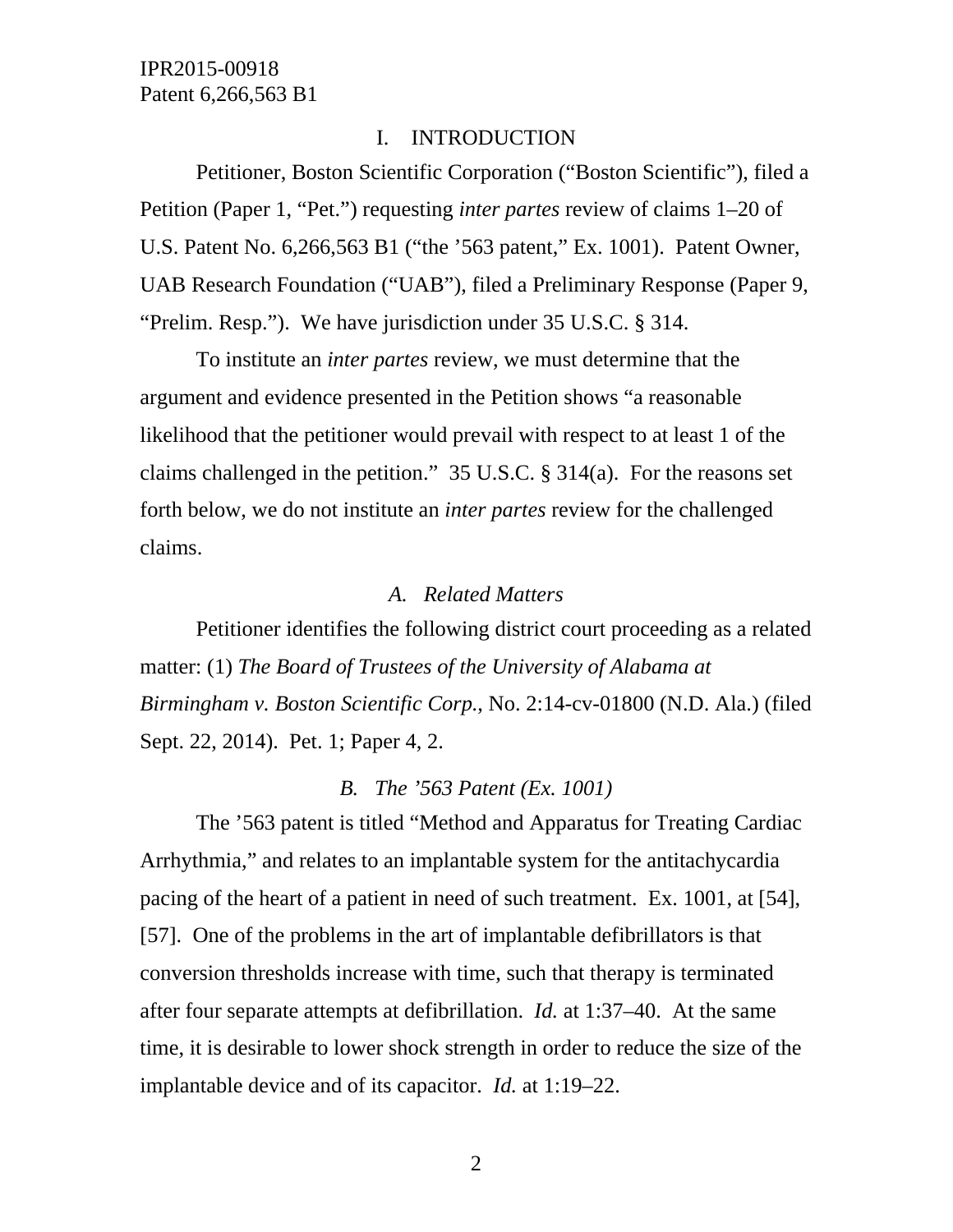The '563 patent discloses an implantable defibrillator comprising "a plurality of primary electrodes, at least one auxiliary electrode, a power supply, and a control circuit." *Id.* at 4:12–15. The power supply may include a 20–400 microfarad capacitor. *Id.* at 8:5–6. The electrodes are depicted in Figure 1, below:



As shown in Figure 1, Electrode A (50) is positioned in the superior vena cava or innominate vein, electrode B (51) is positioned in the right ventricle, electrode C (52) is positioned within a vein on the posterolateral surface of the left ventricle (e.g., the posterior cardiac vein or great cardiac vein), and the external portion of the device's housing (16) serves as electrode D. *Id.* at Fig. 1, 6:62–7:2.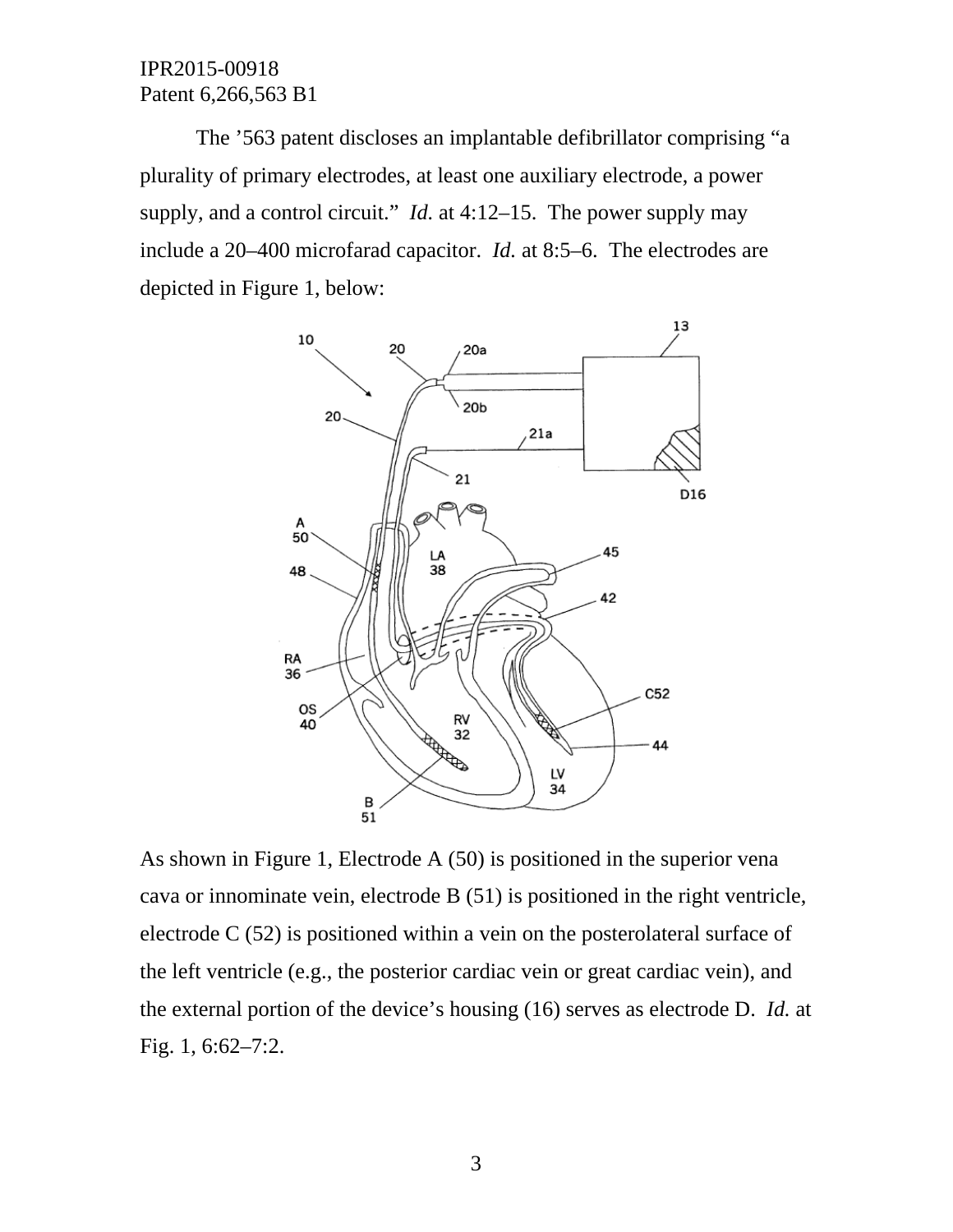The electrodes are configured for delivering a defibrillation pulse or primary pulse that may be from 5 or 10 Joules to 30, 40, or 50 Joules. *See id.* at 6:5–15, 8:58–60. The electrodes also are configured for delivering an auxiliary pulse from 0.01 or 0.05 to 1 or 2 Joules, simultaneous with or in sequential relationship to the defibrillation pulse. *Id.* at 4:21–23, 8:57–58, 13:51–60. Although the Specification refers to pulses as "primary" or "auxiliary," this distinction appears to refer to function and not structure in that each of the electrodes may deliver either primary or auxiliary pulses. Ex. 1001, Tables 1–4. The '563 patent discloses that certain dual shock treatments lowered the defibrillation threshold. *Id.* at 18:24–26. Various pairings of electrodes may be employed for the primary and auxiliary pulses. *See id.*, Tables 1–5.

The '563 patent also discloses that "[t]he antitachycardia pacing may be delivered from the primary electrode placed through the coronary sinus ostium and within a vein on the surface of the left ventricle alone, or may be coupled to or yolked to an additional electrode, such as an electrode positioned in the right ventricle." *Id.* at 6:5–15.

### *C. Illustrative Claims*

Claims 1, 7, and 14 are independent claims. Claim 1, reproduced below, is illustrative of the subject matter at issue.

1. An implantable system for the delivery of antitachycardia pacing to a patient's heart, comprising:

a plurality of primary stimulation electrodes configured for sensing cardice [sic] signals and delivering antitachycardia pacing to said heart;

a first one of said primary stimulation electrodes configured for positioning through the coronary sinus ostium and within a vein on the surface of the left ventricle of said heart;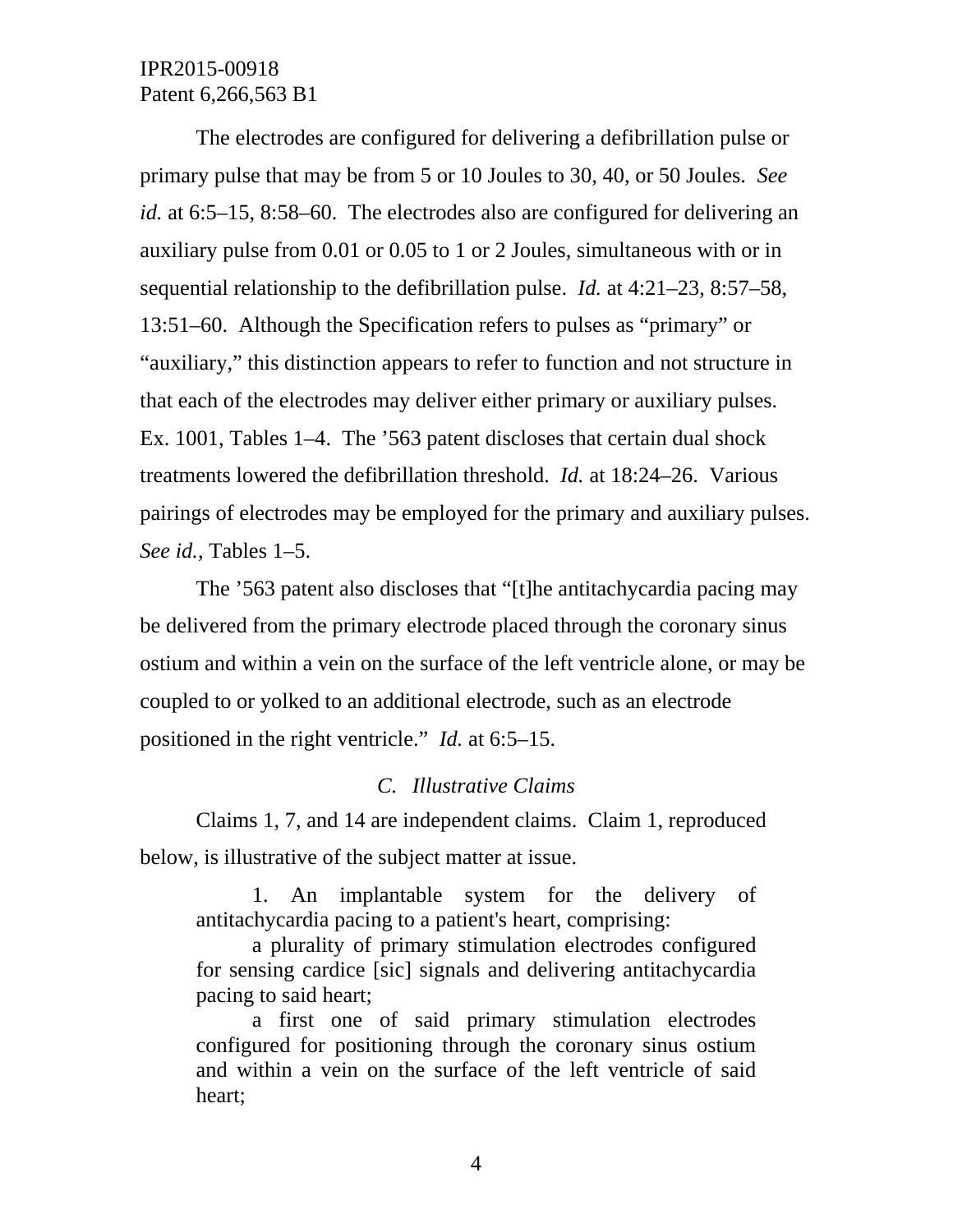$\overline{a}$ 

a power supply; and

a control circuit operatively associated with said power supply and said primary stimulation electrodes, said control circuit configured for delivering antitachycardia pacing through said primary stimulation electrodes;

wherein said control circuit includes a capacitor.

## *D. Related Applications*

The '563 patent issued on July 24, 2001 from Application No.

09/391,026 (filed Sept. 7, 1999), which is a continuation-in-part of

Application No. 09/039,143, now U.S. Patent No. 5,978,705 ("the '705

patent"), which in turn is a continuation-in-part of Application No.

08/818,261 (filed Mar. 14, 1997) ("the '261 Application," Ex. 1002), now abandoned. Ex. 1001, at [63].

# *E. The Alleged Grounds of Unpatentability*

Petitioner contends that claims 1–20 are unpatentable on the following grounds:

| Reference                   | <b>Basis</b>       | Claims challenged |
|-----------------------------|--------------------|-------------------|
| KenKnight '967 <sup>1</sup> | $\S$ 102(b)   1–20 |                   |

# II. ANALYSIS

# *A. Claim Construction*

We determine that none of the terms in the challenged claims requires express construction at this time, as neither of the parties has requested construction of claim language for institution.

<sup>&</sup>lt;sup>1</sup> KenKnight, U.S. Patent No. 5,797,967, iss. Aug. 25, 1998 (Ex. 1008).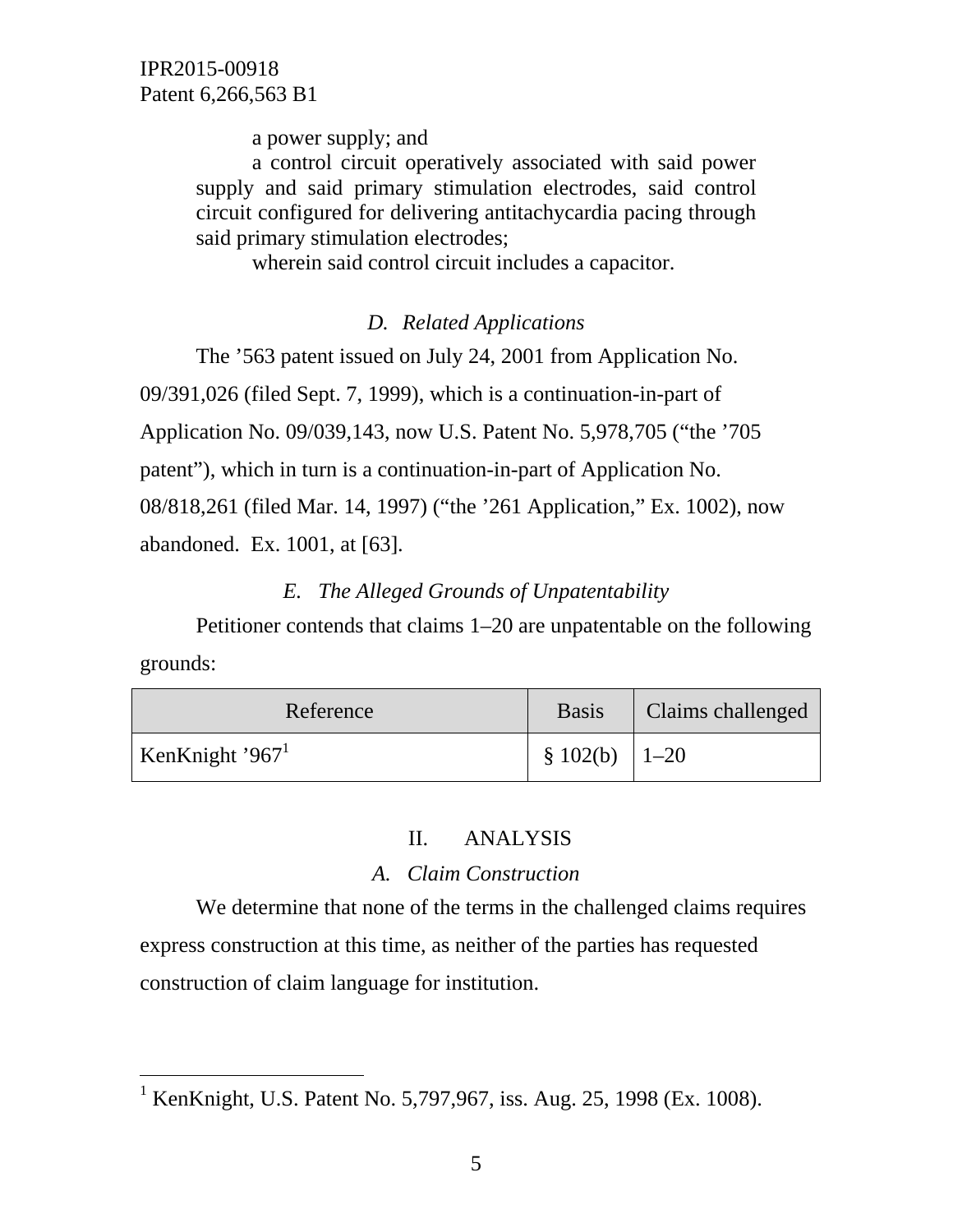*B. Anticipation over KenKnight '967 (Ex. 1008)*  Relying on the Declaration of David G. Benditt (Ex. 1006), Petitioner contends that KenKnight '967 anticipates claims 1–20. Pet. 25–58. Petitioner contends that KenKnight '967 is prior art to the '563 patent based on Petitioner's argument that the '563 patent does not derive priority from the '261 Application. *Id.* at 14–19. Patent Owner disagrees. Prelim. Resp. 11–37.

For the reasons that follow, we determine that KenKnight '967 is not prior art to the '563 patent, and therefore does not anticipate the claims of the '563 patent.

### *1. Overview of KenKnight '967*

KenKnight '967 discloses a hybrid antitacharrhythmia therapy of pacing therapy (optionally followed by reduced-strength defibrillation) and defibrillation therapy. Ex. 1008, at [57]. The two therapies are applied in either a temporally coincident, or an immediately sequential fashion. *Id.*  According to KenKnight '967, "slow, monomorphic, hemodynamically stable ventricular tachyarrhythmia (VT) may be treated with pacing (~40 microjoule) therapies, e.g., antitachyarrhythmia pacing (ATP), while fast, polymorphic, hemodynamically unstable rhythms may be treated with low strength (0.05–2 Joules) shocks followed by higher strength (2–40 Joules) shocks if earlier interventions fail." *Id.* at 1:54–60.

### *2. The '261 Application*

As with the '563 patent, the '261 Application contains the following statement of use:

The present invention may be used to treat all forms of cardiac tachyarrythmias, including ventricular fibrillation, with defibrillation (including cardioversion) shocks or pulses. The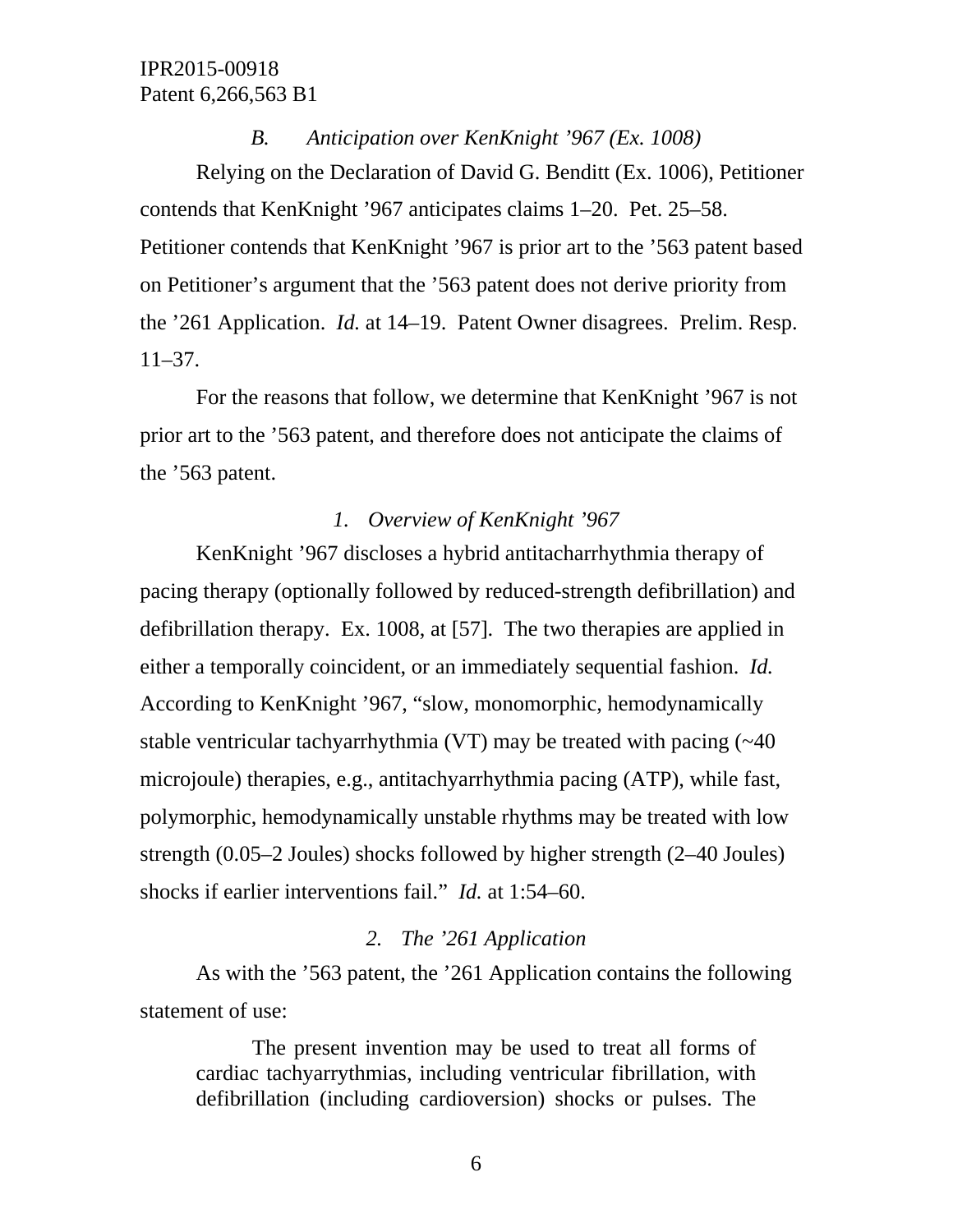treatment of polymorphic ventricular tachycardia and ventricular fibrillation are particularly preferred.

Ex. 1002, 7:4–9; *accord* Ex. 1001, 1:14–16. As with the '563 patent, the '261 Application sets forth the positioning of the electrodes as follows:

As illustrated in Figure 1, the system includes an electrode A; 50 that resides in the superior vena cava or innominate vein, an electrode B; 51 positioned in the right ventricle, and an electrode C; 52 positioned within a vein on the postero lateral surface of the left ventricle. The active external portion of the housing 16 serves as a fourth electrode D.

Ex. 1002 at 9:3–9; *accord* Ex. 1001, 6:62–7:2. As with the '563 patent, the '261 Application discloses that "[t]he energy of the auxiliary pulse may be from .01 or .05 to 1 or 2 Joules. The energy of the defibrillation pulse may be from 5 or 10 Joules to 30, 40 or 50 Joules." Ex. 1002, 12:30–32; *accord* Ex. 1001, 4:21–23, 6:5–15, 8:57–60, 13:51–60.

#### *3. Analysis*

A patent that arises from an application that is a continuation-in-part of a parent application may benefit from the filing date of the earlier application so long as the disclosure of the earlier application meets the requirements of 35 U.S.C. § 112, ¶ 1, including the written description requirement. *Tech. Licensing Corp. v. Videotek, Inc*., 545 F.3d 1316, 1326 (Fed. Cir. 2008). To meet the requirements thereof, the disclosure of the earlier application must convey with reasonable clarity to those skilled in the art that the inventor was in possession of the invention, as of the filing date sought. *Vas-Cath Inc. v. Mahurkar*, 935 F.2d 1555, 1563–64 (Fed. Cir. 1991). "[W]hile the description requirement does not demand any particular form of disclosure, or that the specification recite the claimed invention *in*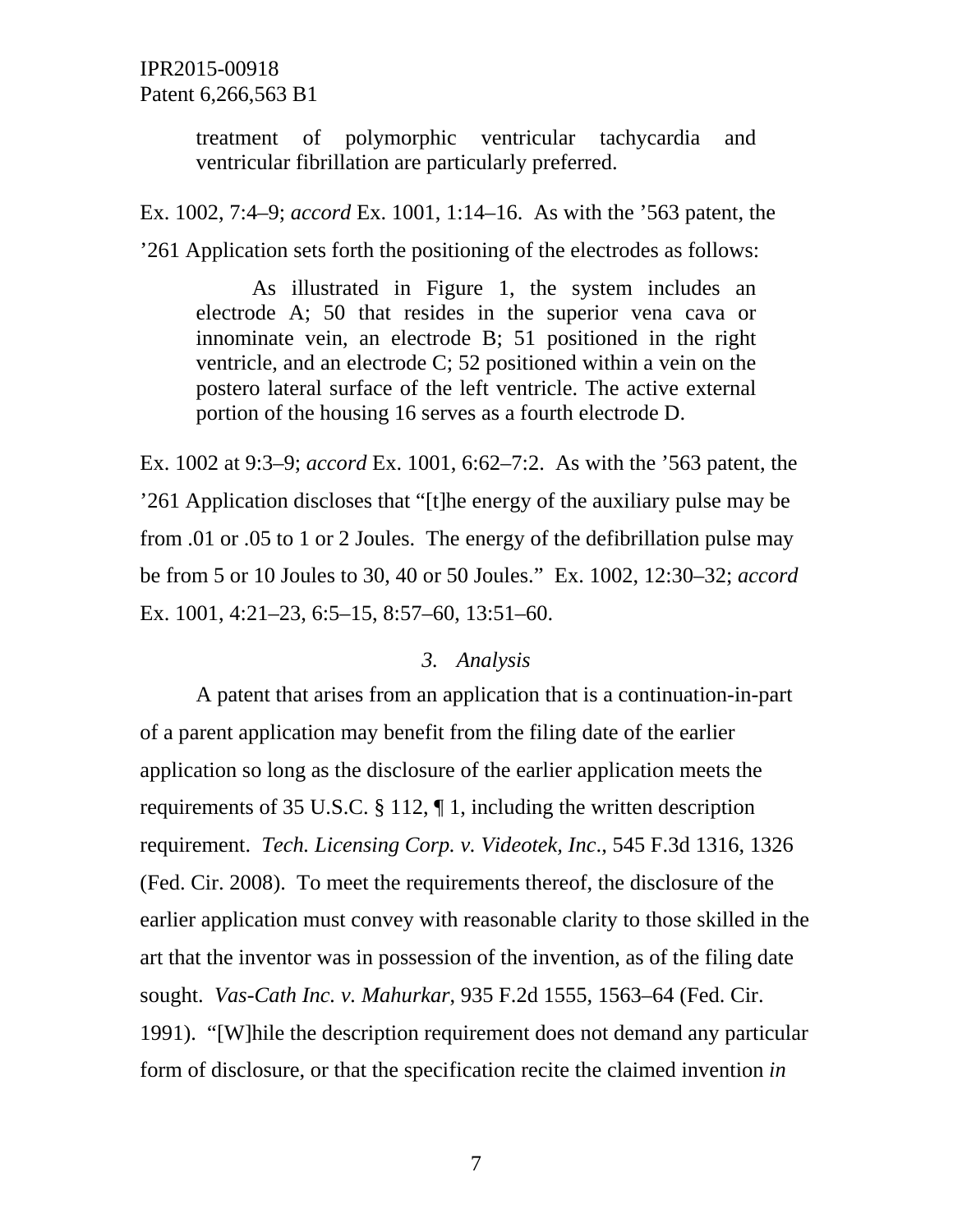*haec verba*, a description that merely renders the invention obvious does not satisfy the requirement." *Ariad Pharma., Inc. v. Eli Lilly and Co.*, 598 F.3d 1336, 1352 (Fed. Cir. 2010) (en banc) (internal citations omitted).

Petitioner argues that the '563 patent added new subject matter directed to antitachycardia pacing and is not entitled to a filing date earlier than its September 7, 1999 filing date. Pet. 14–19. In support thereof, Petitioner includes a chart setting forth certain differences between the '705 patent (which issued from the '261 Application) and the '563 patent. *Id.* at 14–18. Petitioner also relies on the Declaration of Dr. Benditt in support of its assertion that the '563 patent "constituted the first time the inventors described and disclosed using antitachycardia pacing, including a control circuit configured for delivering antitachycardia pacing." *Id.* at 17–18 (citing Ex. 1006 ¶¶ 178–185). Petitioner does not add further argument with respect thereto.

Patent Owner asserts that "[a]s a whole, the '261 application discloses a device for the treatment of cardiac tachyarrhythmias via multiple therapies, including defibrillation, auxiliary pulsing, and pacing." Prelim. Resp. 13. Patent Owner further asserts that by treating tachyarrhythmias, the device disclosed in the '261 Application "by definition could treat both tachycardia and fibrillation." *Id.* Patent Owner relates that it was understood such an implantable device would provide "tiered therapy," and that the "use of these 'tiered therapy' devices was well known in the art." *Id.* (citing Ex. 2004; Ex. 1006 ¶ 46; Ex. 2002, 2038).

We agree with Patent Owner, and we determine that the '261 Application sets forth a device "configured for" "delivering antitachycardia pacing to said heart," as recited by independent claims 1, 7, and 14.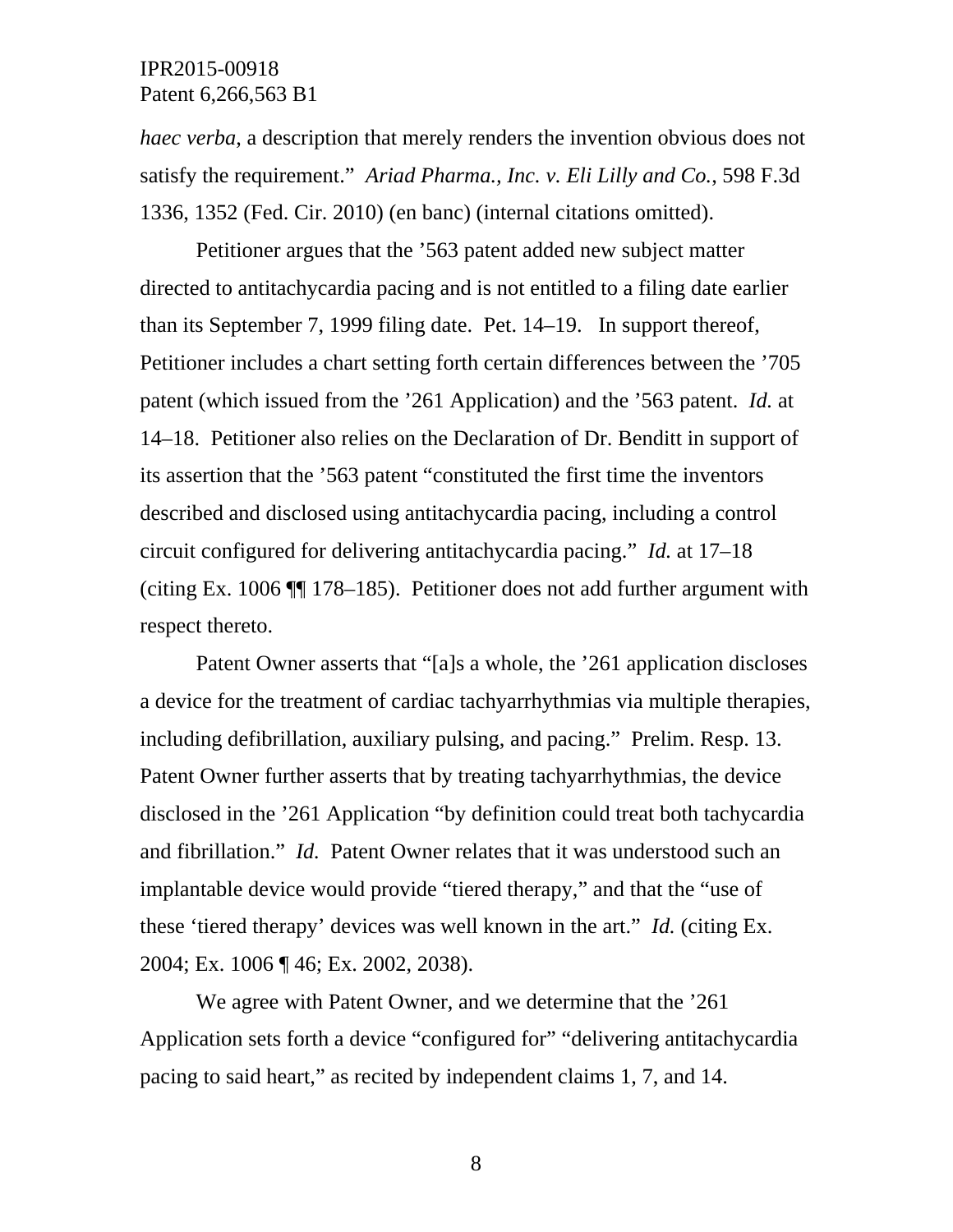-

Petitioner has not persuaded us that the '261 Application fails to disclose the claimed structure. Indeed, the '261 Application discloses the same configuration of electrodes that deliver electrical impulses of the same energy and characteristics as the '563 patent. Ex. 1002, 9:3–9, 12:30–32, Fig. 1. As noted by Patent Owner, the '261 Application makes plain that it is directed to the treatment of "all forms of cardiac tachyarrythmias," including "ventricular tachycardia." *See id.* at 7:4–9.<sup>2</sup>

Petitioner further observes that the '563 patent contains additional language, not contained in the '261 Application, which states that "[t]he antitachycardia pacing may be delivered from the primary electrode placed through the coronary sinus ostium and within a vein on the surface of the left ventricle alone, or may be coupled to or yolked [sic] to an additional electrode, such as an electrode positioned in the right ventricle." Pet. 17–18 and Table (quoting Ex. 1001, 6:5–15). However, written description support need not be *in haec verba*. As set forth above, the examples provided in the '261 Application and '563 patent describe primary and auxiliary pulses, where the energy of the auxiliary pulse may be from .01 or .05 to 1 or 2 Joules. Ex. 1001*,* 12:30–32. As explained by Petitioner's declarant, it was understood in 1996 that a typical pacing pulse would have been .025 Joules  $(25 \mu J)$ , whereas cardioversion pulses would be 1–15 Joules, and defibrillation pulses would be even higher energies. Ex. 1006 (Benditt Decl.)  $\P$  66–67 (citing Ex. 1011; Ex. 1015). Thus, the auxiliary pulses of the '261 Application have the same energy as pacing pulses (.01 or .05

<sup>&</sup>lt;sup>2</sup> Page 11 (original page number) of the '261 Application appears to be missing from Ex. 1002.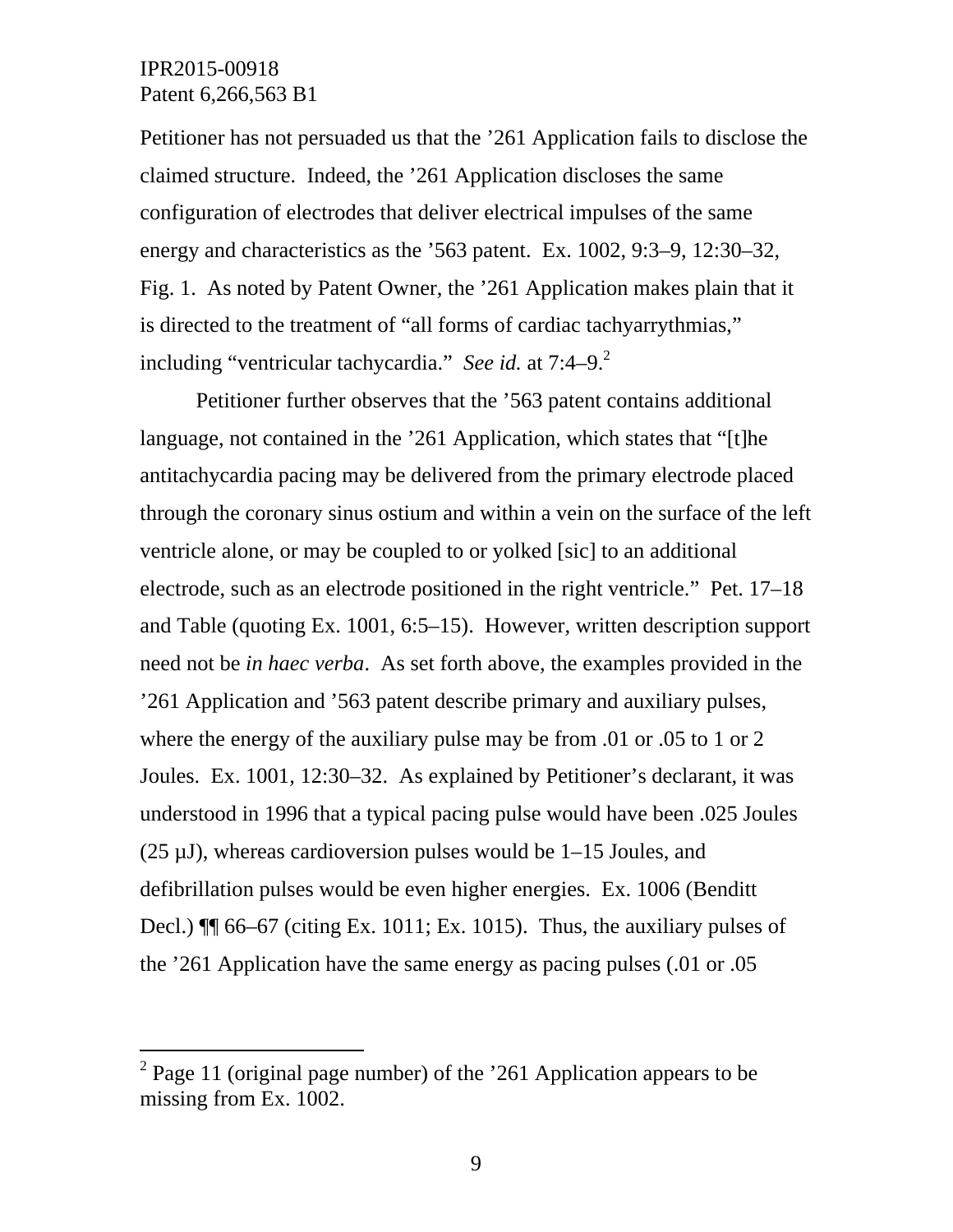l

Joules) or cardioversion pulses (1 or 2 Joules), and the device is configured to deliver either. $3$ 

The claims at issue recite "a plurality of primary stimulation electrodes," and do not differentiate among those electrodes as to the delivery of primary pulses or auxiliary pulses. Indeed, as explained above, the same electrodes (A, B, C, or D) may be used to deliver auxiliary or primary pulses depending on the instance. *See* Ex. 1002, Tables 1–4; Ex. 1001, Tables 1–4. In this connection, the '261 Application describes "a plurality of primary stimulation electrodes" that are configured to deliver pulses having the same energy as antitachycardia pacing pulses, as recited by claims 1–20 of the '563 patent.

Further, we agree with Patent Owner (Prelim. Resp. 14) that the '261 Application also discloses the use of "pace/sense" electrode 54, which can be located proximal or distal to primary electrode 53 on lead 23. *See* Ex. 1002, 15:17–20, 27–29, Fig. 6. The '261 Application describes the placement of electrode 53 [electrode E] as follows:

the beneficial effects are augmented by placing an additional electrode E; 53 on endocardial transvenous elongate lead 23 in the area of the heart experiencing the weakest electric field when electrode C; 52 is present. The weak field area in this location is in the region of the right ventricular conus.

 $3$  We note, in this regard, the 1990 scientific article relied on by Patent Owner for the knowledge of a person of ordinary skill in the art at the time of the invention (*see* Prelim. Resp. 13), which explains that "[t]he ideal implantable antitachycardia device should be capable of several modes of therapy including antitachycardia pacing, low-energy cardioversion, and high-energy defibrillation," and that the device would deliver a particular therapy based upon the device's ability to detect and differentiate ventricular tachycardia from ventricular fibrillation. Ex. 2002, 2038–39.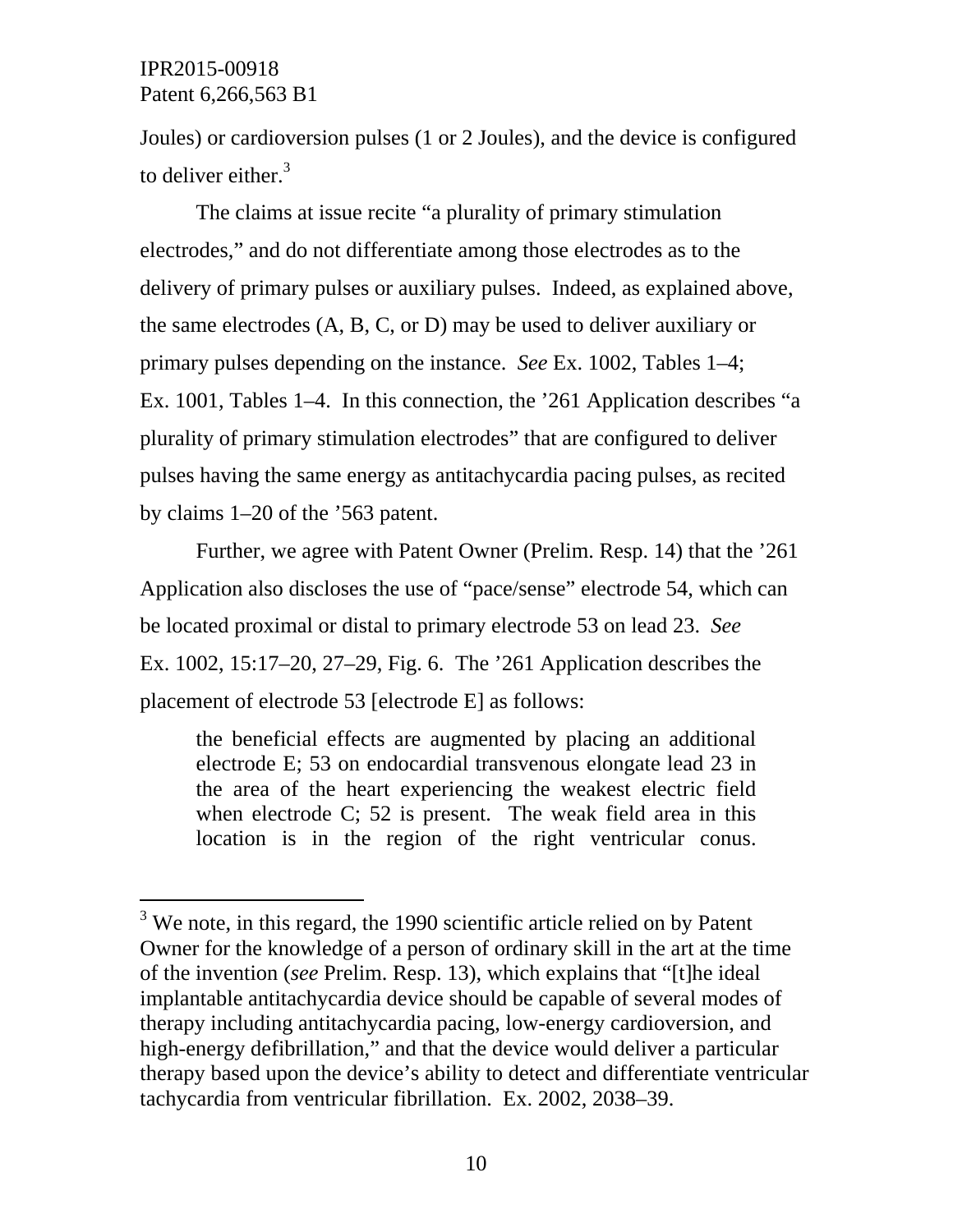> Specifically, the electrode E can be located within the right atrial appendage or the right ventricular outflow track.

Ex. 1002, 15:1–9. Thus, the '261 Application uses the term "pace" with respect to electrode E, indicating that the disclosed system was intended to provide "[p]acing and sensing capability" when the system is "configured to monitor electrical rhythm activity in both atrial and ventricular chambers." *Id.* at 16:1–5. For all of these reasons, we determine that Petitioner has not demonstrated that it is reasonably likely to prevail in showing that the '261 Application fails to provide adequate written-description support for the '563 patent claims.

### III. CONCLUSION

We determine that the '563 patent may benefit from the filing date of the '261 Application, and that KenKnight '967 is not prior art to the '563 patent.

#### IV. ORDER

In consideration of the foregoing, it is hereby:

ORDERED that pursuant to 35 U.S.C. § 314(a), an *inter partes* review is not instituted.